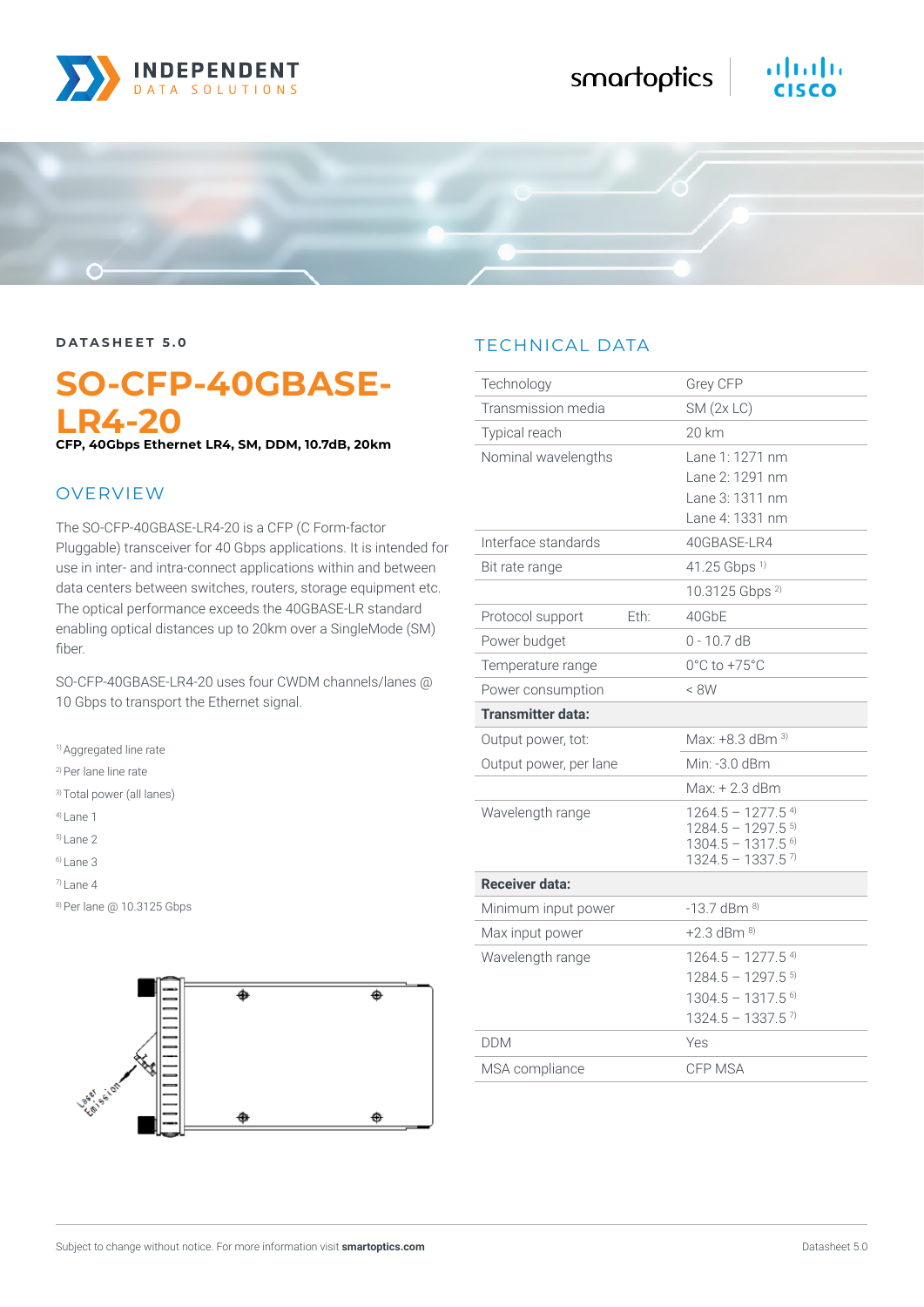| <b>Regulatory compliance</b> |                                |
|------------------------------|--------------------------------|
| EMC CE                       | EN 55022:2010                  |
|                              | EN 55024:2010                  |
| UL/Safety                    | UL 60950-1                     |
| FCC.                         | 47 CFR PART 15 OCT, 2013       |
| RoHS                         | RoHS6                          |
| <b>TUV</b>                   | EN 60950-                      |
|                              | $1.2006 + A11 + A1 + A12 + A2$ |
|                              | EN 60825-1:2014                |
|                              | EN 60825-2:2004+A1+A2          |
|                              |                                |

#### ORDERING INFORMATION

| <b>Part Number</b> | <b>Description</b>                                       |
|--------------------|----------------------------------------------------------|
|                    | SO-CFP-40GBase-LR4-20 CFP, 40Gbps Ethernet LR4, SM, DDM, |
|                    | 10.7dB, 20km                                             |

#### DEFINITIONS

| <b>Technology</b>         | Grey; Transceiver type for non-WDM applications. Electrical or optical.<br>CWDM; Transceiver type for CWDM applications using G.694.2 channel grid.<br>DWDM; Transceiver type for DWDM applications using G.694.1 channel grid.<br>BiDi; Transceiver pair using two different wavelength channels operating on a single-fiber.<br>DAC: Direct Attach Cable (DAC). Electrical or optical cable with attached connectors. |
|---------------------------|-------------------------------------------------------------------------------------------------------------------------------------------------------------------------------------------------------------------------------------------------------------------------------------------------------------------------------------------------------------------------------------------------------------------------|
| <b>Transmission Media</b> | Type of fiber, e.g. Multimode (MM) or Singlemode (SM). Number of and connector type<br>within brackets (e.g. 2x LC, 1x MPO).                                                                                                                                                                                                                                                                                            |
| <b>Typical reach</b>      | Nominal distance performance based on dispersion and power budget properties, i.e. w/o<br>dispersion compensation and optical amplification.                                                                                                                                                                                                                                                                            |
| Bit rate range:           | Supported bit rate range in Gigabit or Megabit per second (Gbps or Mbps).                                                                                                                                                                                                                                                                                                                                               |
| <b>Protocols:</b>         | Protocols within supported bit rate range.                                                                                                                                                                                                                                                                                                                                                                              |
| <b>Nominal wavelength</b> | Typical wavelength from transmitter.                                                                                                                                                                                                                                                                                                                                                                                    |
| Interface standards       | Referenced interface standards e.g. IEEE 802.3 standard for 10GbE services.                                                                                                                                                                                                                                                                                                                                             |